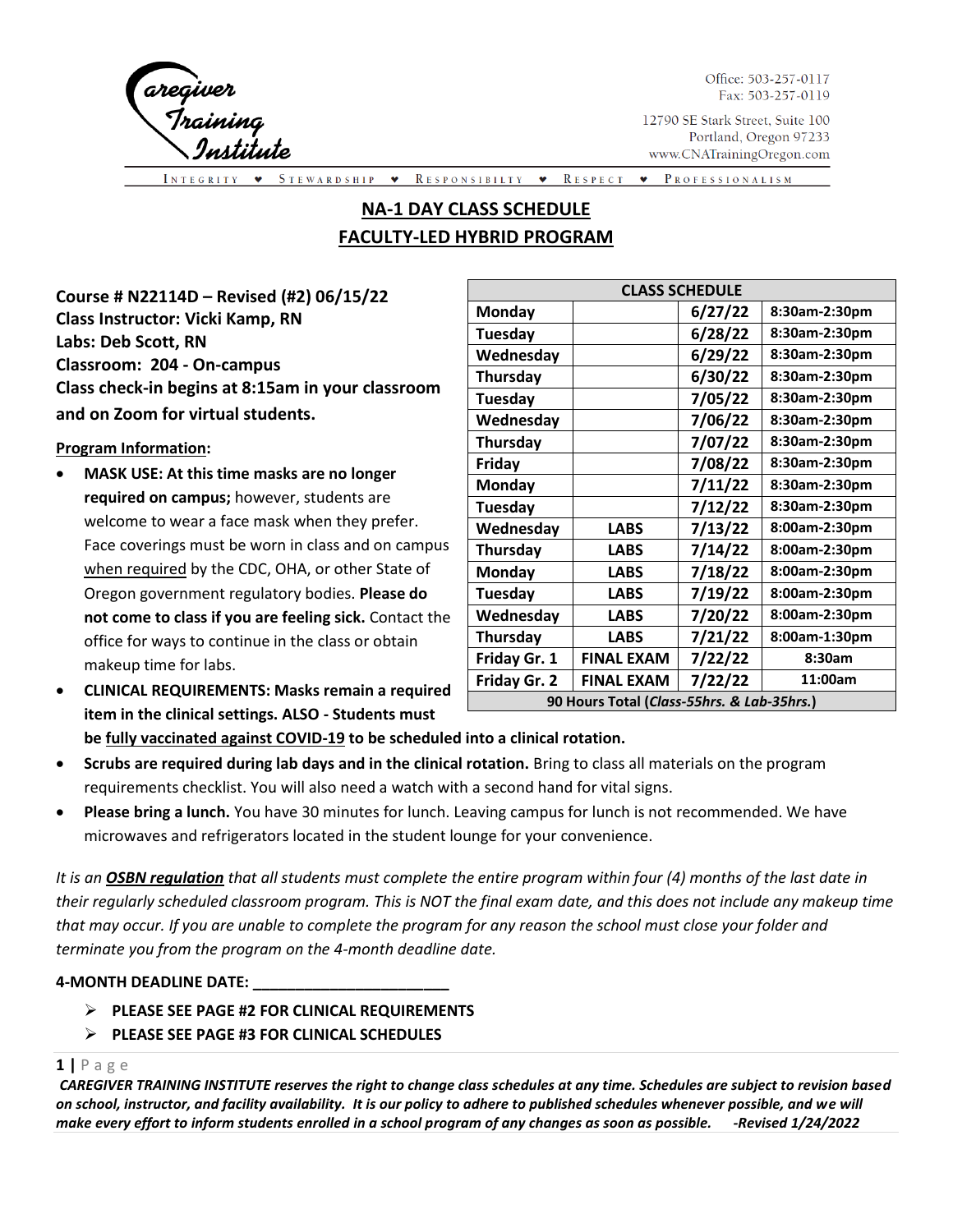

Office: 503-257-0117 Fax: 503-257-0119

STEWARDSHIP  $\bullet$ RESPONSIBILTY • RESPECT • PROFESSIONALISM

# **PLEASE READ ALL INFO FOR SUCCESSFUL CLINICAL EXPERIENCE**

## **CLINICAL REQUIRED ITEMS:**

**All clinical eligibility documentation must be completed, submitted, and confirmed by the school business office five (5) business days prior to the first day of class or the student will be removed from their scheduled clinical rotation and moved to a wait list to go into the clinical setting.** 

The clinical required items are as follows:

- ➢ **Substance Abuse Screening: \$60** *Drug screening ONLY AVAILABLE through the school's service provider.*
- ➢ **AHA BLS CPR Card:** *Sign-up for CPR class at the school or submit a current AHA BLS CPR card to the business office.* 
	- **1. \$65/AHA BLS CPR** *Class (If you do not have a current AHA CPR BLS card you must sign up for a CPR class during your registration process*.)
	- **2. CPR classes scheduled through the school must be completed prior to the beginning of the student's clinical rotation.**
- ➢ **COVID Vaccine**: As of October 29, 2021, only fully vaccinated *(14 days past last required dose)* students will be allowed into NA-1 clinical rotations. If students cannot be vaccinated FOR ANY REASON, they will not be allowed to participate in the clinical rotation per the OHA, CDC requirements and state law.

## **Clinical Information - First Day:**

- **All students will meet their instructors at the facility in the front reception area on the first day of clinical. DO NOT BE LATE.**
- After the first day, you will meet in the designated area in the facility that is set up for students.
- **Please pay attention to parking at the building.** You must park where the facility requests, you may be asked to leave for the day, and you may not be allowed to return if you do not follow the facility.
- **Please wear scrubs, bring your stethoscope, BP cuff and gait belt, and your name badge.** It is a federal law that you must wear the name badge at all times when you are in the facility.
- **Please bring a lunch.** You will have 30 mins only for a lunch break. There may not be a refrigerator available. Bringing food in an insulated lunch bag is advised. You should not plan to go out for food while in clinical.
- **Clinical schedules are dependent upon instructor and facility availability** and a maximum of 10 students only will be scheduled for a clinical rotation.
- **Please read and review the section in OSBN Div. 63 of your yellow handbook titled:** *Conduct Unbecoming of a Nursing Assistant* **before going to the clinical setting.**

## **Program Completion Information:**

Upon completion of the program the student will be issued a certificate of training from the school. **Per OSBN regulations we have 10 BUSINESS days to issue it.** We are not open at this time on Wednesdays. We are also not open on holidays and at times the day before and/or the day after. Our office/holiday closures are posted on the website. You will be notified by email when the certificate is ready to be picked up. Your certificate, application to test, and payment for testing will be submitted online to the OSBN. The OSBN will notify you by email when you may schedule your fingerprints and your state board exam. A link for fingerprint scheduling is in the email from the OSBN. We are a regional testing site.

## **2 |** P a g e

*CAREGIVER TRAINING INSTITUTE reserves the right to change class schedules at any time. Schedules are subject to revision based on school, instructor, and facility availability. It is our policy to adhere to published schedules whenever possible, and we will make every effort to inform students enrolled in a school program of any changes as soon as possible. -Revised 1/24/2022*